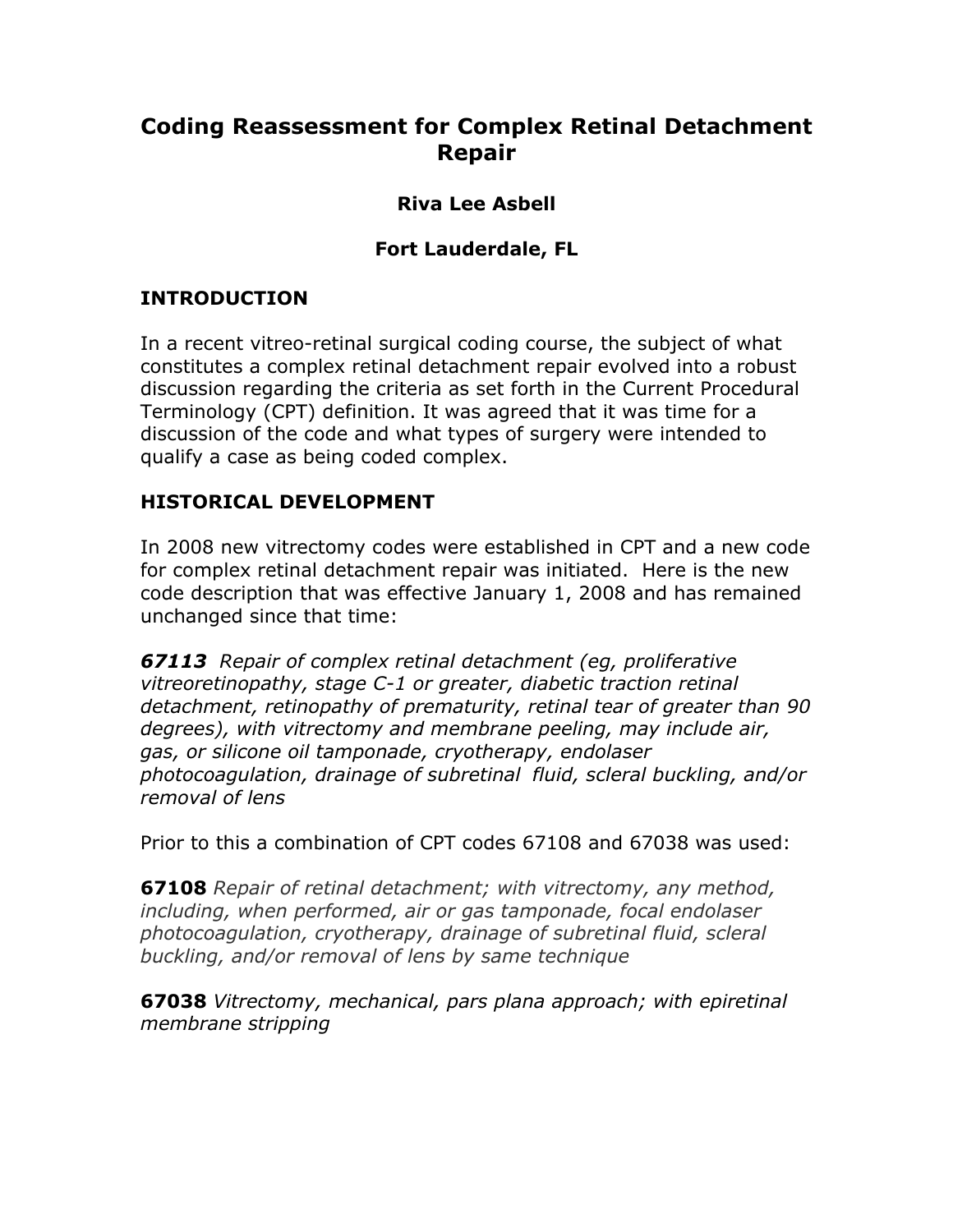Technically, CPT code 67038 was replaced with three codes in 2008:

- **67041** *Pars plana vitrectomy; with removal of preretinal cellular membrane (eg, macular pucker)*
- **67042** *Pars plana vitrectomy; with removal of internal limiting membrane of retina (eg, for repair of macular hole, diabetic macular edema), includes, if performed, intraocular tamponade (ie, air, gas or silicone oil)*
- **67043** *Pars plana vitrectomy; with removal of subretinal membrane (eg, choroidal neovascularization), includes, if performed, intraocular tamponade (ie, air, gas or silicone oil) and laser photocoagulation*

CPT code 67043 was fairly obsolete by the time the code was issued. New technologies fostered the development of the use of various anti-VEGF drugs administered by intravitreal injection. The CPT system was slower in getting codes into the system and codes issued in 2008 would have started their development in 2005—about the time that Rosenfeld et al published the first proposal for using bevacizumab (Avastin) for treating wet macular degeneration (proceeded by the use of Macugen).  $1, 2, 3$ 

The remaining two codes were regarded as being used for removal of epiretinal membrane (67041) and removal of internal limiting membrane for repair of macular hole and diabetic macular edema (67042). Since the words "epiretinal membrane" and "preretinal cellular membrane/macular pucker" appeared in both codes 67038 and 67041 respectively, it was widely interpreted that use of the complex code for retinal detachment repair consisted of the combination of retinal detachment repair with epiretinal membrane peeling. This became the standard replacement for  $67108 + 67038$ . It is important to note that both CPT codes 67041 and 67042, as well as 67043, were to be considered as replacements for 67038.

# **DISSECTION/INTERPRETATION OF THE CODE**

#### *Examples Incorporated in the Code Description.* The examples

with interpretative comments as warranted are:

- ! Proliferative vitreoretinopathy, stage C-1 or greater
- ! Diabetic traction retinal detachment
- ! Retinopathy of prematurity
- ! Retinal tear of greater than 90 degrees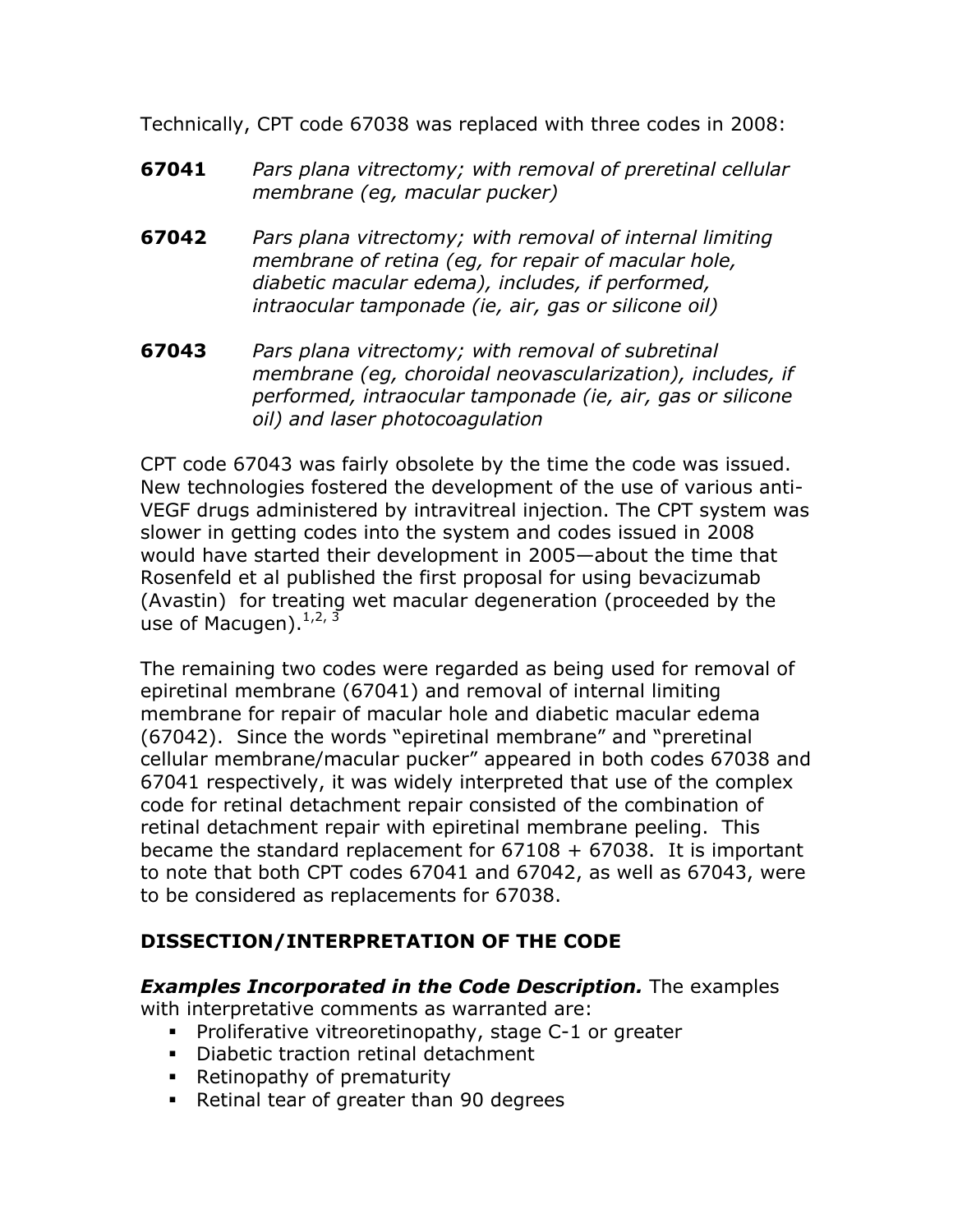#### *Mandatory surgical techniques in the Code Description.*

- ! Vitrectomy
- ! Membrane peeling

*Comment: Due to the origin of the code 67113 being 67108 + 67038 this has been widely interpreted as epiretinal membrane peeling. I would like to suggest that this encompasses all types of membrane peeling and also includes repair of macular hole. Thus, according to the CPT code descriptor the two mandatory techniques are a pars plana vitrectomy for repair of a retinal detachment and some type of membrane peeling. Peeling of the hyaloid membrane is usually performed as part of the repair of a retinal detachment procedure and does not qualify as a mandatory technique. I have seen a very few rare exceptions to this.*

#### *May include the following surgical techniques (not mandatory).*

- air, gas, or silicone oil tamponade
- ! cryotherapy
- ! endolaser photocoagulation
- ! drainage of subretinal fluid
- **scleral buckling**
- and/or removal of lens

*Comment: Techniques used in a surgical case from this category, with rare exceptions, should not and cannot be coded separately and are bundled together in the National Correct Coding Initiative (NCCI).*

# **CASE STUDIES**

# *Case 1*

*History:* A rhegmatogenous retinal detachment in the left eye had previously been repaired using silicone oil and now it needed to be removed. In the global period, the patient (Type 2 Diabetes Mellitus) presented with proliferative diabetic retinopathy with macular edema, tractional retinal detachment, retained silicone oil and posterior synechiae in the right eye. Surgery consisted of PPV, membrane peeling, posterior synechiolysis, anterior chamber washout and endolaser.

*Operative notes:* "…Iris hooks were placed one at each limbus. Healon was used to viscodissect the iris off of the anterior capsule of the lens. A second port was placed 3mm posterior to the limbus supero-nasally. The silicone oil was aspirated from the vitreous cavity. The extrusion cannula was placed into the AC and used to washout the retained silicone oil from the AC. A third vitrectomy port was placed supero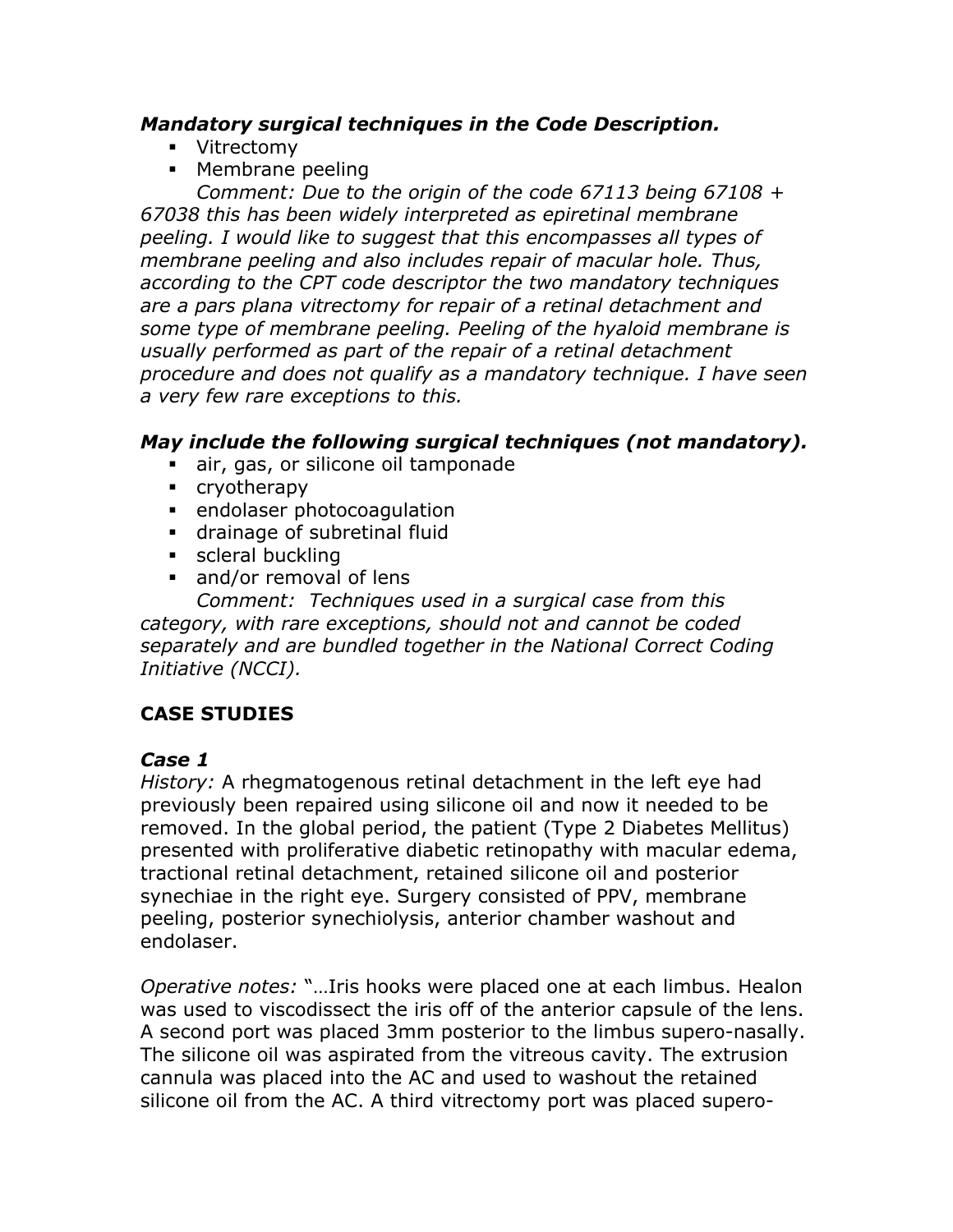temporally. There was a very strong, tense white membrane across the posterior pole causing a tractional retinal detachment. This membrane was segmented and delaminated as possible. Air fluid exchange was performed. Endolaser was applied inferiorly…"

*Diagnoses:*

1. E11.3521 Type 2 DM with proliferative diabetic retinopathy with traction retinal detachment involving the macula, right eye

2. H43.311 Vitreous membranes and strands, right eye

3. H21.541 Posterior synechiae, right eye

4. T85.698A Other mechanical complication of other specified internal prosthetic devices, implants and grafts

5. Z98.89 Personal history of surgery, not elsewhere classified

| <b>CPT CODE</b>                                                                       | <b>MODIFIER</b><br>S | ICD-10-CM<br>CODE(S) |
|---------------------------------------------------------------------------------------|----------------------|----------------------|
| 67113 Repair of complex retinal<br>detachment with vitrectomy and<br>membrane peeling | $-58 - RT$           | 1, 2, 3, 5           |
| 67121 Removal of implanted material,<br>posterior segment; intraocular                | $-51 - 58 - RT$      | 4, 5                 |
| 65920 Removal of implanted material,<br>anterior segment of eye                       | $-51 - 58 - RT$      | 4, 5                 |

*Tips:*

*• Modifier 58 is used to engender payment in the global period since a greater procedure (67113) is being performed after a lesser one (67108). If the coding of the prior case was 67113, then you would use modifier 78. Modifier 58 pays 100% of the allowable and a new global period begins; modifier 78 pays 70% of the allowable and the global period remains intact.*

*• The complex repair code mandates use of membrane peeling. Without it CPT code 67113 cannot be used.*

*• More and more anterior segment surgery is being performed along with posterior segment surgery. The silicone oil had migrated to the anterior chamber so 65920 is used for its removal and CPT code 67121 is used for the removal from the posterior segment.* 

#### *Case 2*

*History:* The patient presented outside of the global period of a previous retinal detachment surgery with a combined tractional and rhegmatogenous retinal detachment and proliferative vitreoretinopathy in the left eye*.* Surgery consisted of PPV with repair of combined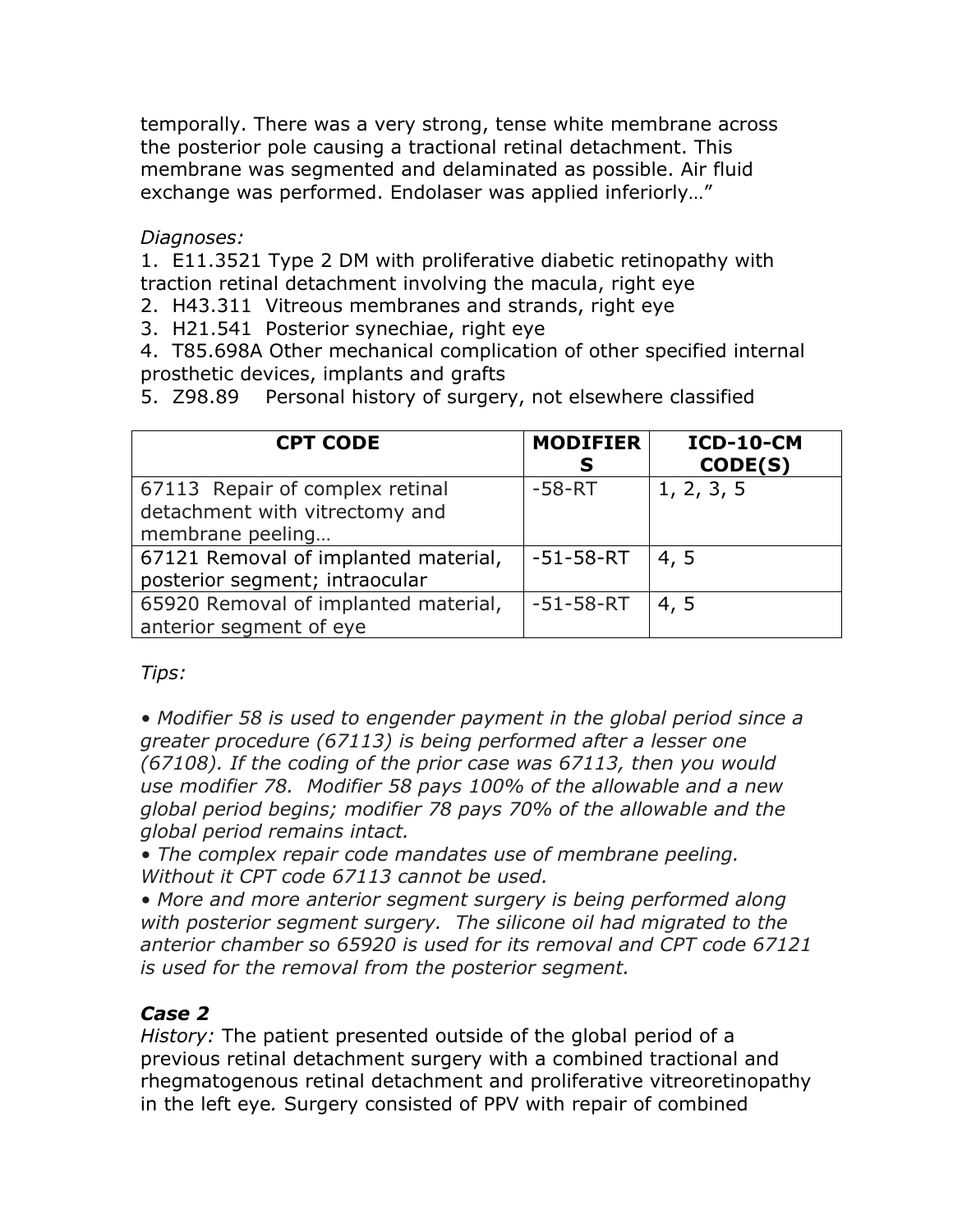tractional and rhegmatogenous retinal detachment, membrane peeling, endolaser, anterior chamber tap, 15% C3F8 gas fill.

*Operative notes:* "…Closed vitrectomy was carried out under wide field visualization. The retina was detached temporally and there were fixed folds across the macula and inferiorly. There was a round break superiorly.

Perfluron was placed over the optic disc and brought to up to the posterior edge of the posterior most break. Care was taken to ensure good disc perfusion and a lack of a rise in intra-ocular pressure. Intraocular forceps were used to peel the proliferative tissue from the surface of the macular and then the fixed folds inferiorly. No new retina breaks were encountered. Further vitrectomy and subsequent air/fluid exchange was performed above the perfluoron bubble. The perfluoron bubble was exchanged for air. Endolaser was applied 360 degrees between the ora and the equator with care taken to surround the retinal break. There was a mild hyphema which had settled on the lens, a 25 gauge needle was placed in the AC from the temporal limbus and used to aspirate some of this blood…"

*Diagnoses:*

1. H33.42 Traction detachment of the retina, left eye

2. H33.012 Retinal detachment (rhegmatogenous) with single break, left eye

- 3. H21.02 Hyphema, left eye
- 4. Z98.89 Personal history of surgery, not elsewhere classified

| <b>CPT CODE</b>                                                                                                      | <b>MODIFIER</b><br>S | <b>ICD-10-CM</b><br>CODE(S) |
|----------------------------------------------------------------------------------------------------------------------|----------------------|-----------------------------|
| 67113 Repair of complex retinal<br>detachment with vitrectomy and<br>membrane peeling                                | $-LT$                | 1, 2, 4                     |
| 65815 Paracentesis of anterior<br>chamber; with removal of blood, with<br>or without irrigation and/or air injection | $-51 - LT$           | 3, 4                        |

*Tips:*

*• Most of the procedures are bundled under the NCCI and cannot be coded additionally.*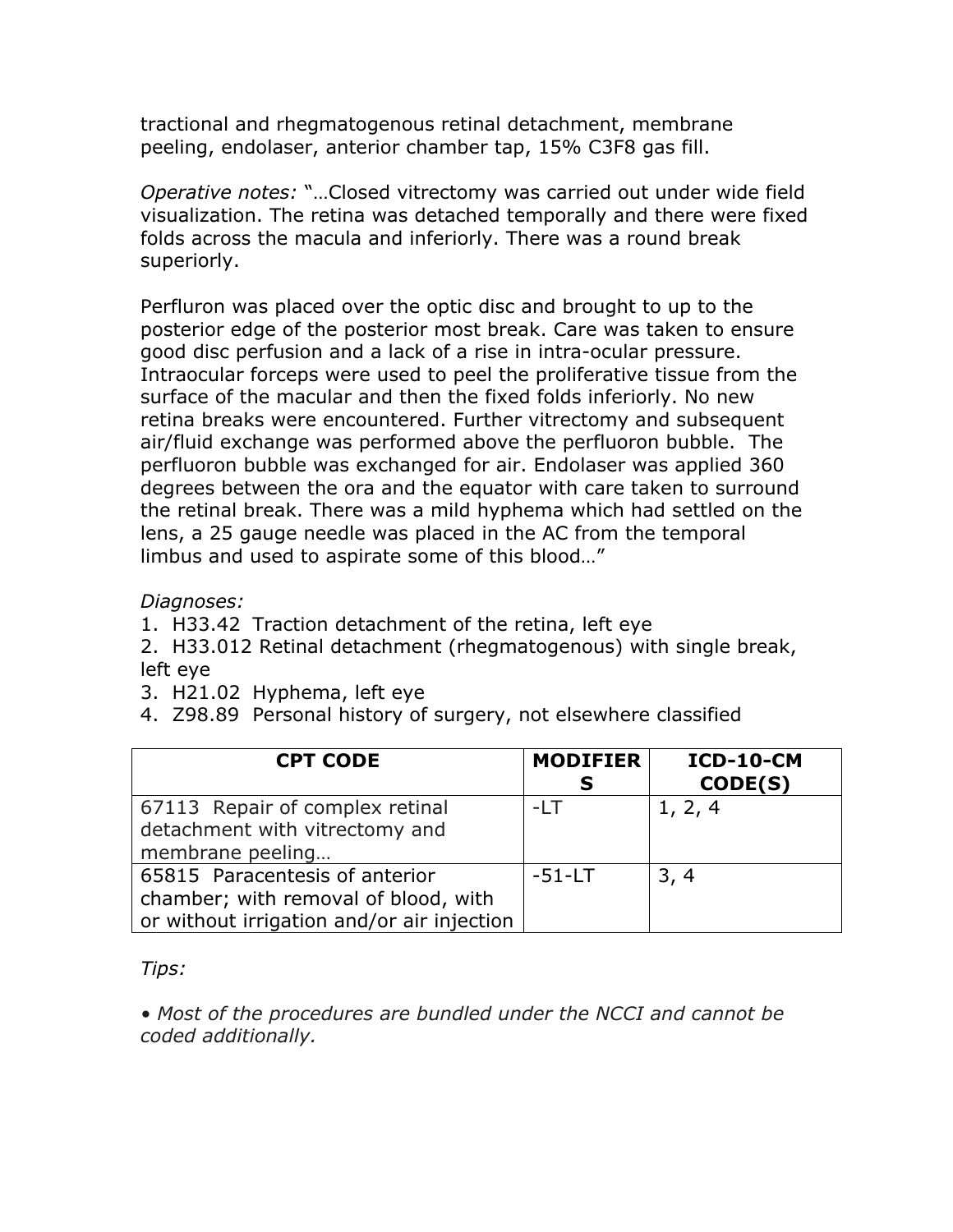#### *Case 3*

*History:* The patient presented with Type I Diabetes Mellitus with proliferative diabetic retinopathy with macular edema in the left eye. There was also a tractional retina detachment, epiretinal membrane formation and a non-clearing vitreous hemorrhage in the left eye*.*  Surgery consisted of PPV with repair of tractional retinal detachment, epiretinal membrane peeling, removal of the internal limiting membrane and endolaser application.

*Operative notes:* "…Closed vitrectomy was carried out. The anterior hyaloid was aspirated and removed from the posterior aspect of the lens to clear the vitreous hemorrhage within the vitreous. This cleared the visual axis. There was no damage to the lens. Further vitrectomy was performed to relieve traction between areas of vitreous and neovascularization. Bands between areas of neovascularization were cut with the vitrector. Once all of the surface traction had been relieved, ICG dye was placed on the macula and irrigated out. The epiretinal membrane which was creating folds in the macula was grasped with ILM forceps and circumferentially peeled. The traction from the central macula was relieved. The internal limiting membrane was similarly removed. Examination of the retinal periphery using wide field visualization found no new retinal breaks. Air fluid exchange was performed. Endolaser was applied to the periphery…"

#### *Diagnoses:*

1 E10.3522 Type 2 DM with proliferative diabetic retinopathy with traction retinal detachment involving the macula, left eye

- 2. H35.372 Puckering of macula, left eye
- 3. H43.12 Vitreous hemorrhage, left eye

| <b>CPT CODE</b>                                                   | <b>MODIFIER</b> | $ICD-10-CM$<br>CODE(S) |
|-------------------------------------------------------------------|-----------------|------------------------|
| 67113 Repair of complex retinal<br>detachment with vitrectomy and | -I T            | 1, 2, 3                |
| membrane peeling                                                  |                 |                        |

# **REFERENCES**

1. Kim L A. and Amore P.A.D.: A Brief History of Anti-VEGF for the Treatment of Ocular Angiogenesis. The American Journal of Pathology. Vol. 181,Issue 2, August 2012, pp 376-379.